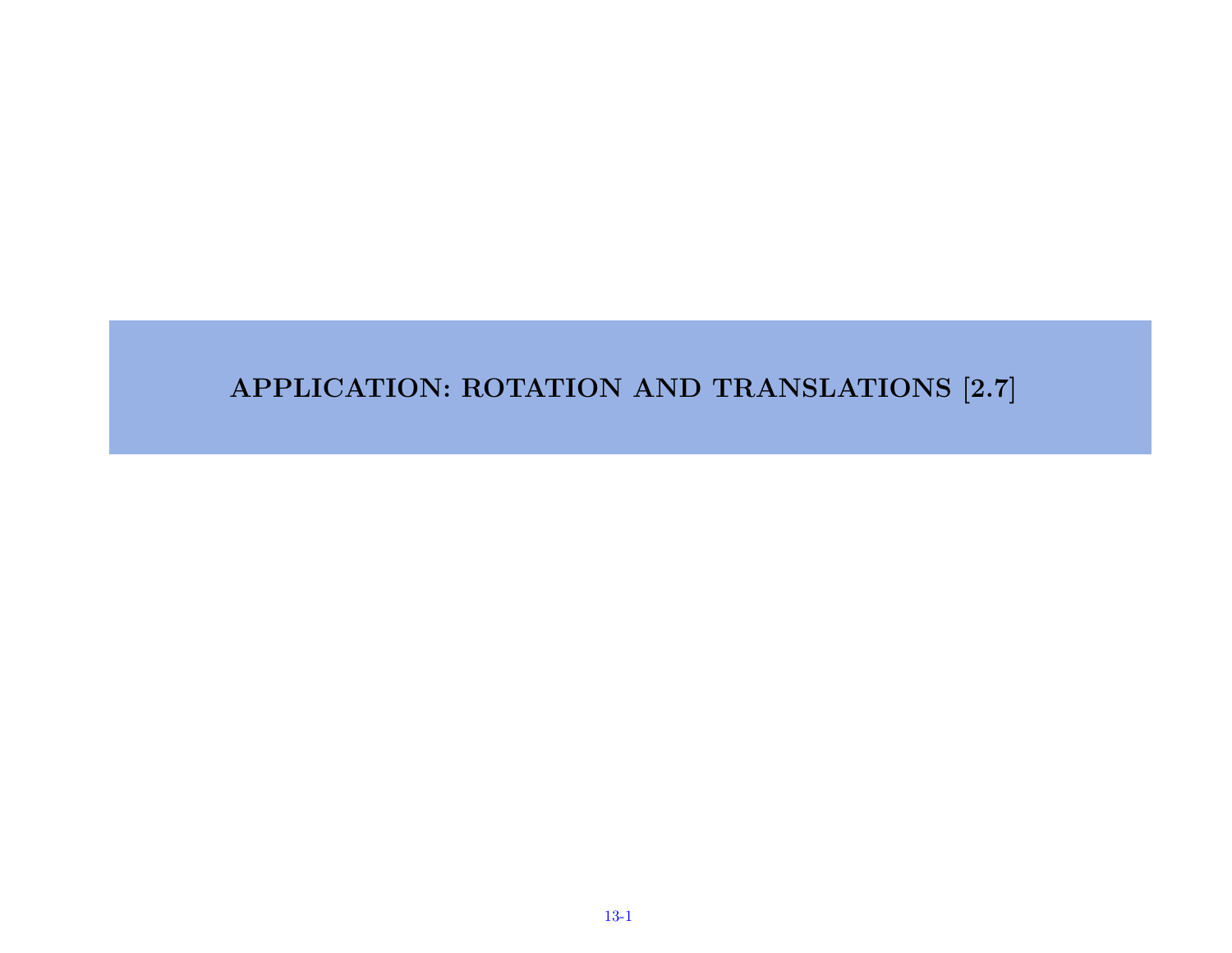# $\boldsymbol{Application: \; Rotations \; \textit{and \; translations \; in} \; \mathbb{R}^2}$

➤ In the form of exercises. Try to answer all questions before class [see textbook for help]

**Ex Consider the mapping that** sends any point  $\boldsymbol{x}$  in  $\mathbb{R}^2$  into a point  $y$  in  $\mathbb{R}^2$  that is rotated from x by an angle  $\theta$ . Is the mapping linear?



**Ex** Find the matrix representing the mapping. [Hint: observe how the canonical basis is transformed.]

[See Example 4 in Sect. 5.7 of text, See HW-2,..]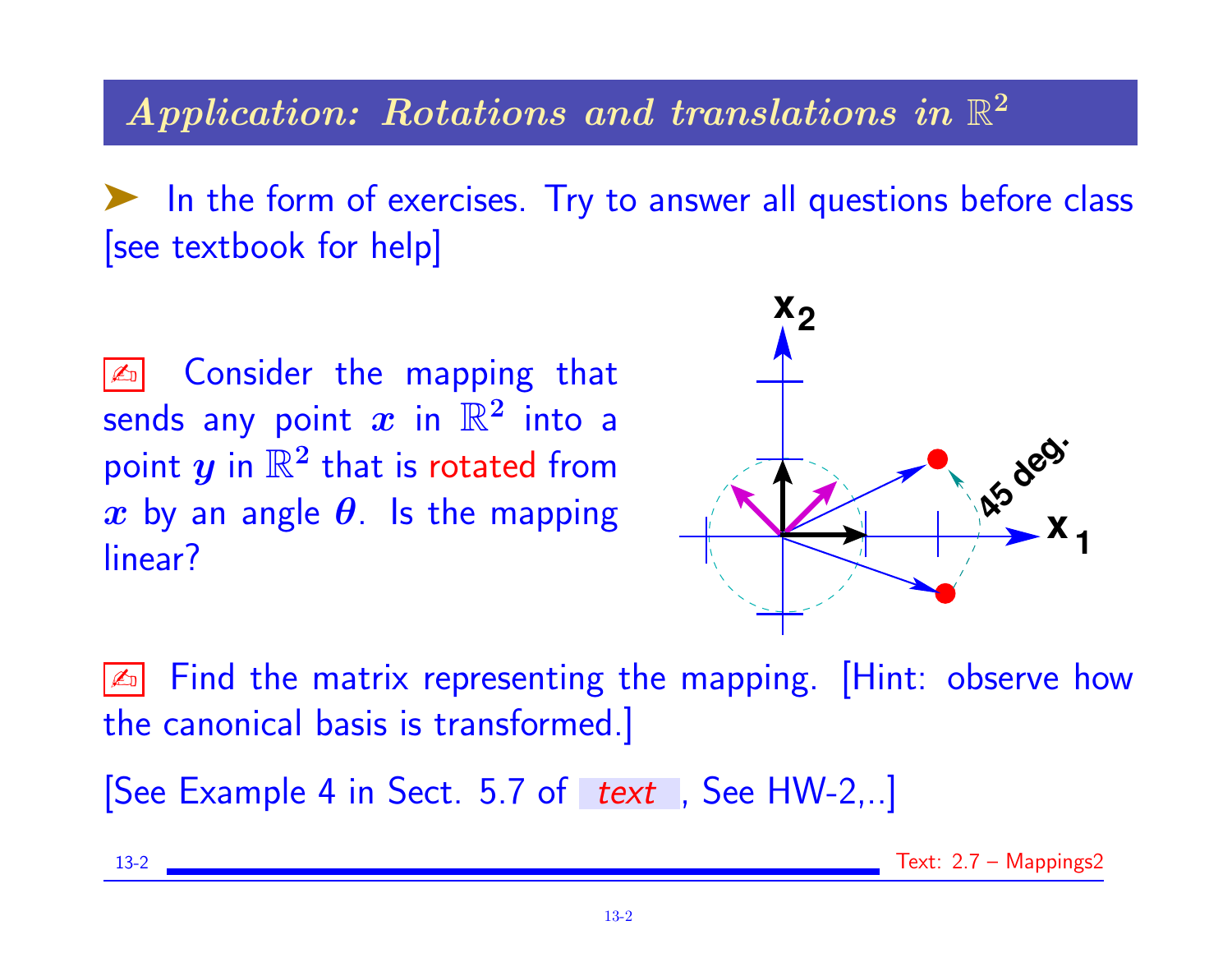Solution: | [see a previous HW] See how  $e_1$  are  $e_2$  are changed.  $\blacktriangleright$   $e_1$  becomes  $a_1 =$  $\int$ cos  $\theta$  $\mathcal{L}$ 

$$
\begin{bmatrix}\n\cos(\pi/2) & \cos(\pi/2) \\
\cos(\pi/2) & \cos(\pi/2) \\
\sin(\pi/2) & \cos(\pi/2) \\
\cos(\pi/2) & \cos(\pi/2)\n\end{bmatrix} = \begin{bmatrix}\n-\sin(\pi/2) & \cos(\pi/2) \\
\cos(\pi/2) & \cos(\pi/2) \\
\cos(\pi/2) & \cos(\pi/2)\n\end{bmatrix}
$$

 $\blacktriangleright$  The columns of  $A$  are  $a_1, a_2$ ; Therefore:

$$
A = \begin{bmatrix} \cos \theta & -\sin \theta \\ \sin \theta & \cos \theta \end{bmatrix}
$$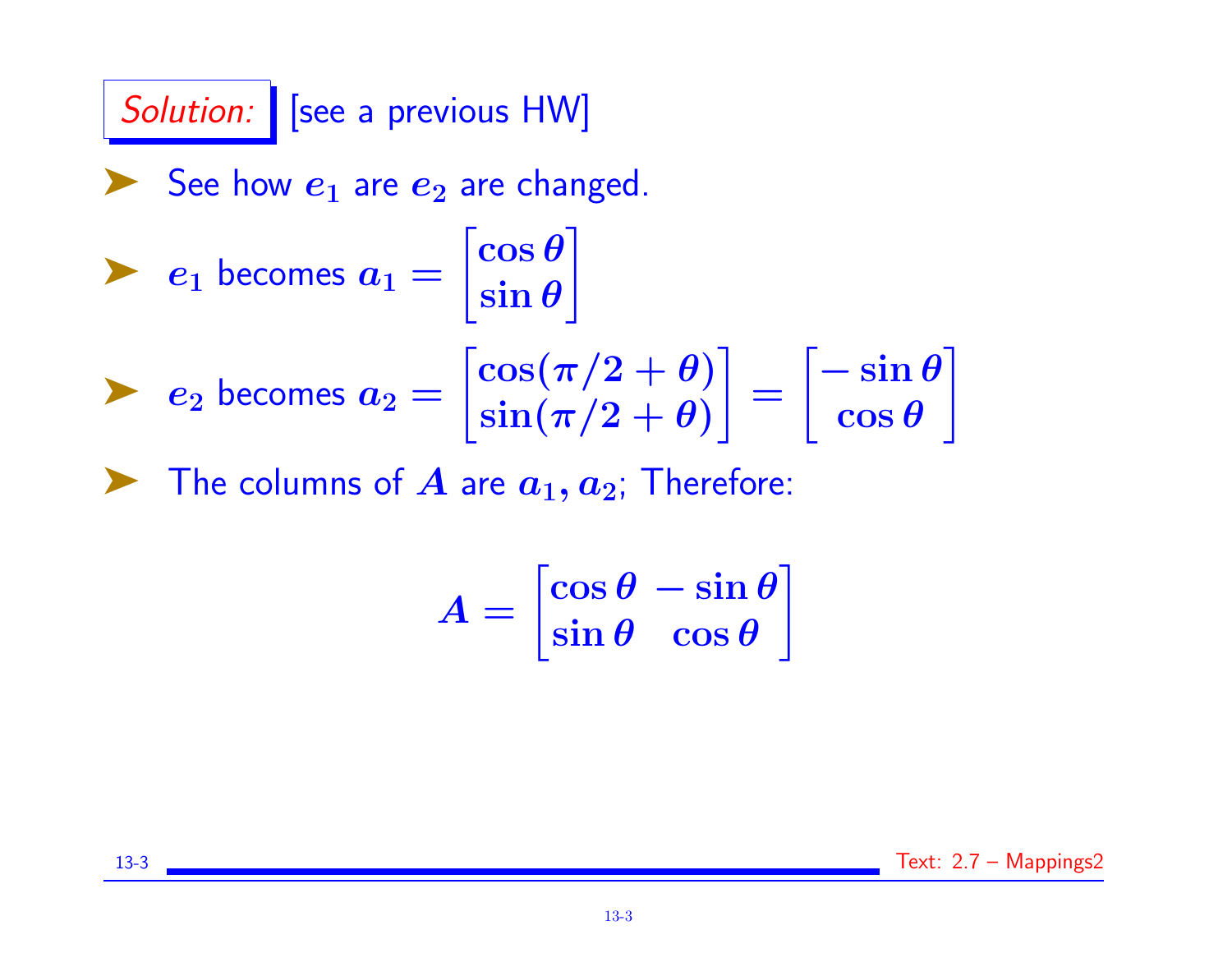# $\boldsymbol{Rotations}$  and translations in  $\mathbb{R}^2$

- ◆ Another very important operation: Translation or shift
- Recall: Not a linear mapping but called affine mapping
- ➤ This will require a little artifice.
- How can you now represent a translation via a matrix-vector product? [Hint: add an artificial compoment of 1 at the end of vector  $x$
- ➤ Called Homogeneous coordinates
- ► See Example 4 of Sect. 2.7 of text and then Example 6.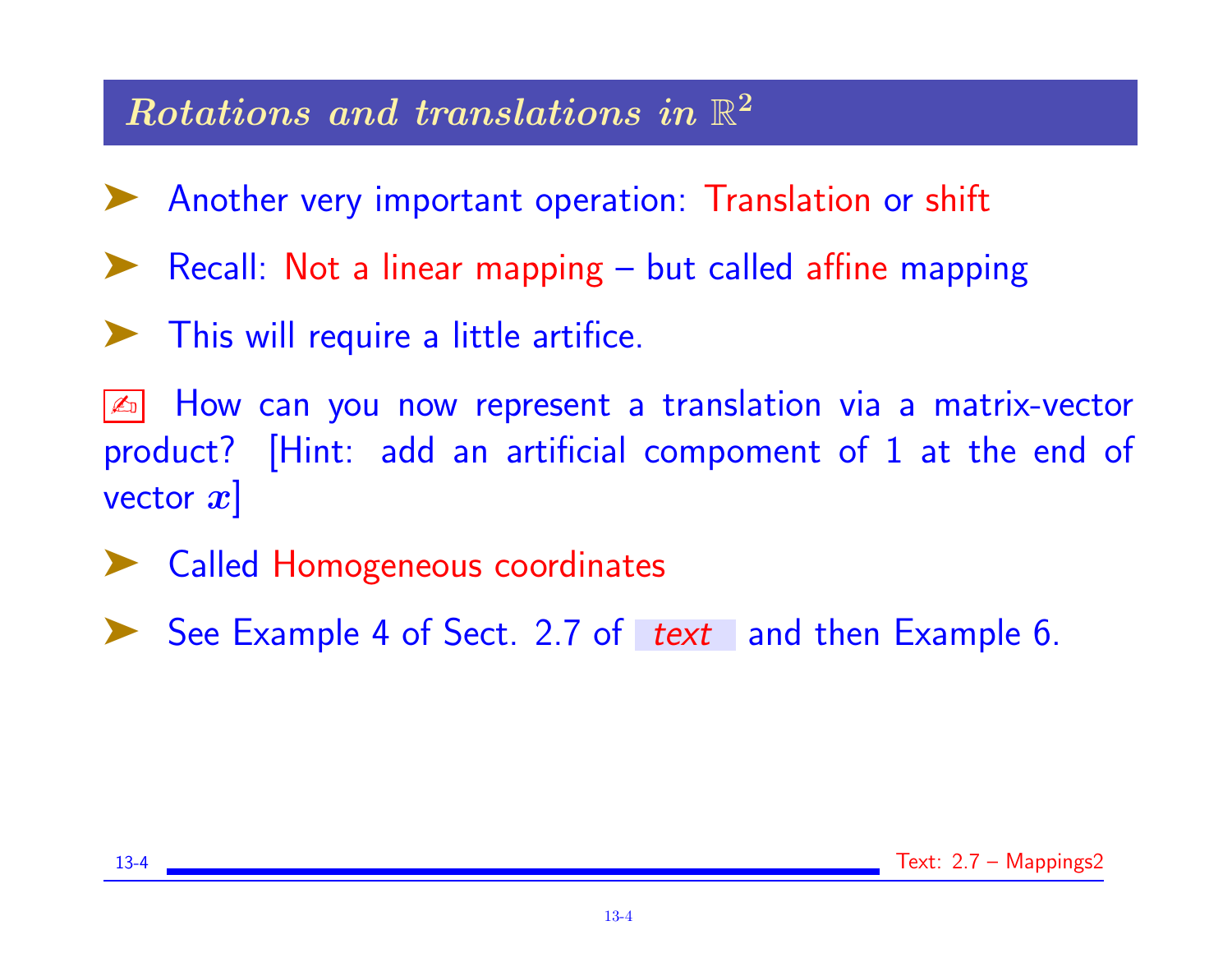Solution: Call 
$$
f = [f_1; f_2]
$$
 the translation vector  
\nLet  $\hat{x} = \begin{bmatrix} x_1 \\ x_2 \\ 1 \end{bmatrix}$ ; Also write resulting  
\nvector  $\hat{y}$  similarly as:  $\hat{y} = \begin{bmatrix} y_1 \\ y_2 \\ 1 \end{bmatrix}$   
\nWe want:  $\hat{y}_1 = x_1 + f_1$ ,  $\hat{y}_2 = x_2 + f_2$   
\nThen the matrix is clearly:  $A = \begin{bmatrix} 1 & 0 & f_1 \\ 0 & 1 & f_2 \\ 0 & 0 & 1 \end{bmatrix}$   
\nIndeed, we do have:  
\n
$$
\begin{bmatrix} 1 & 0 & f_1 \\ 0 & 1 & f_2 \\ 0 & 0 & 1 \end{bmatrix} \times \begin{bmatrix} x_1 \\ x_2 \\ 1 \end{bmatrix} = \begin{bmatrix} x_1 + f_1 \\ x_2 + f_2 \\ 1 \end{bmatrix} = \hat{y}
$$

13-5 Text: 2.7 - Mappings2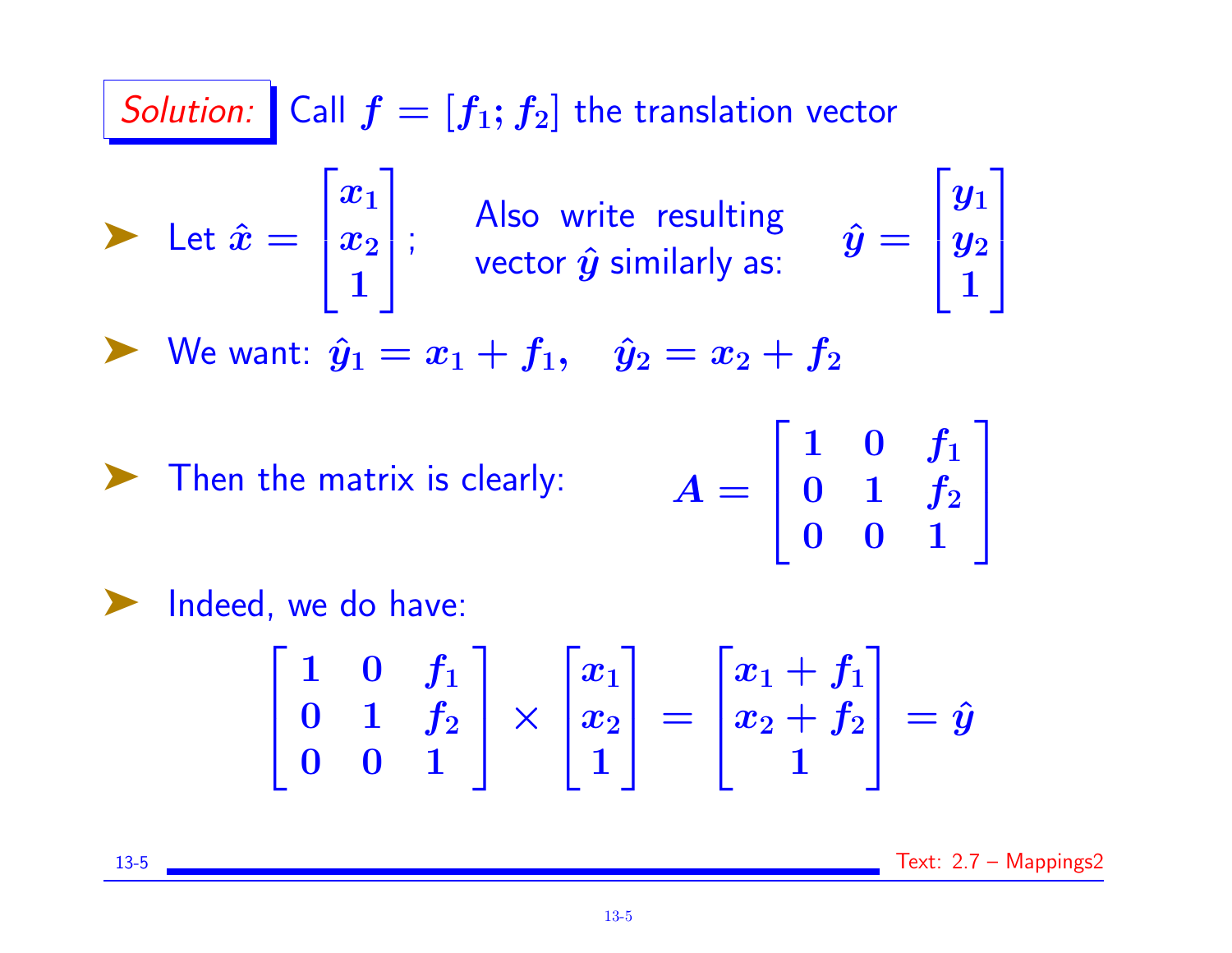# $\boldsymbol{Rotations}$  and translations in  $\mathbb{R}^2$

The most important mapping in real life is a combination of Rotation and Translation.

Find a mapping that combines rotation followed by translation

Hint: use the Homogeneous coordinates introduced above

#### Solution:

1. Rotation: Since this must leave the 1 at end of  $\hat{x}$  unchanged the matrix is

$$
R = \begin{bmatrix} \cos \theta & -\sin \theta & 0 \\ \sin \theta & \cos \theta & 0 \\ 0 & 0 & 1 \end{bmatrix}
$$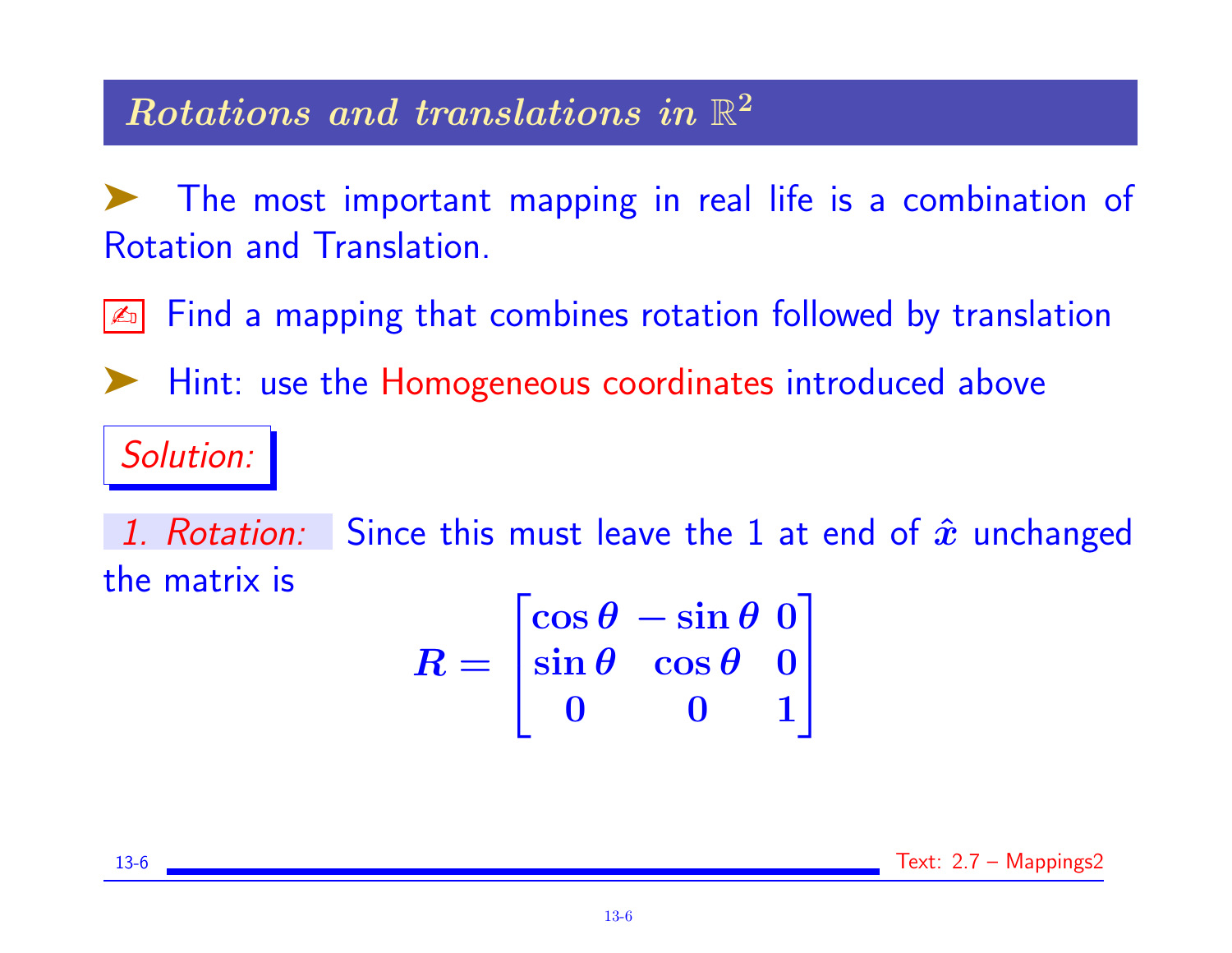2. Translation: The translation matrix is (see above)

$$
T=\left[ \begin{matrix} 1 & 0 & f_1 \\ 0 & 1 & f_2 \\ 0 & 0 & 1 \end{matrix} \right]
$$

3. Compound the two: This corresponds to product of matrices!

$$
A=TR=\begin{bmatrix} \cos\theta & -\sin\theta & f_1 \\ \sin\theta & \cos\theta & f_2 \\ 0 & 0 & 1 \end{bmatrix}
$$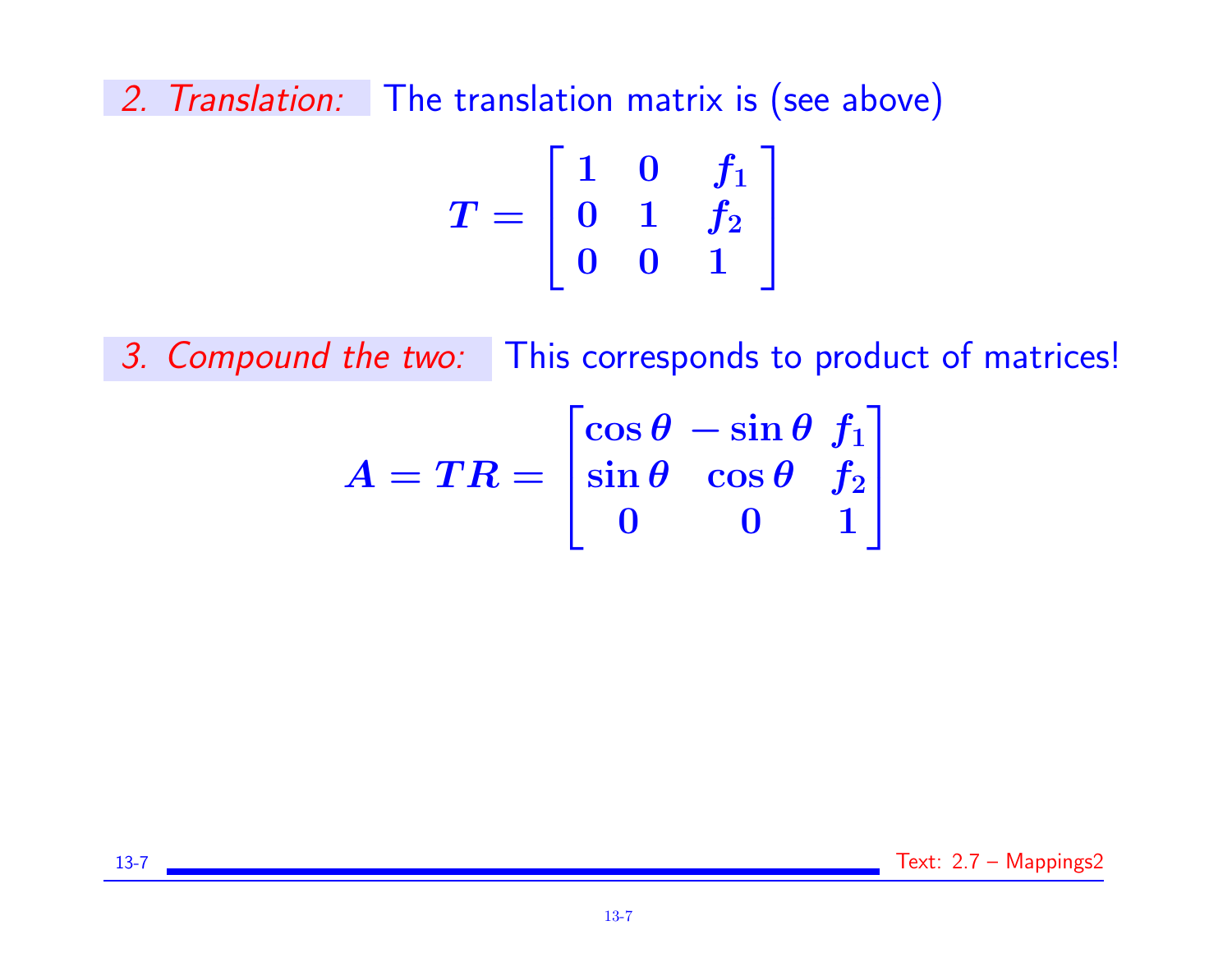**E** Does the order matter? Reason from the geometry and then from the derivation of your matrix

One more operation: scaling by a weight  $\alpha$  for example  $\alpha = 0.3$ . This corresponds to simply multiplying all coordinates by  $\alpha$ 

✍ See Composite transformations in text. See Example 6 in Sec. 2.7 in text. Implement the example in matlab represent the triangle with vertices  $a=(-1, -1)$ ,  $b = (1, -1)$ ,  $c = (0, 1)$ . Ignore shading